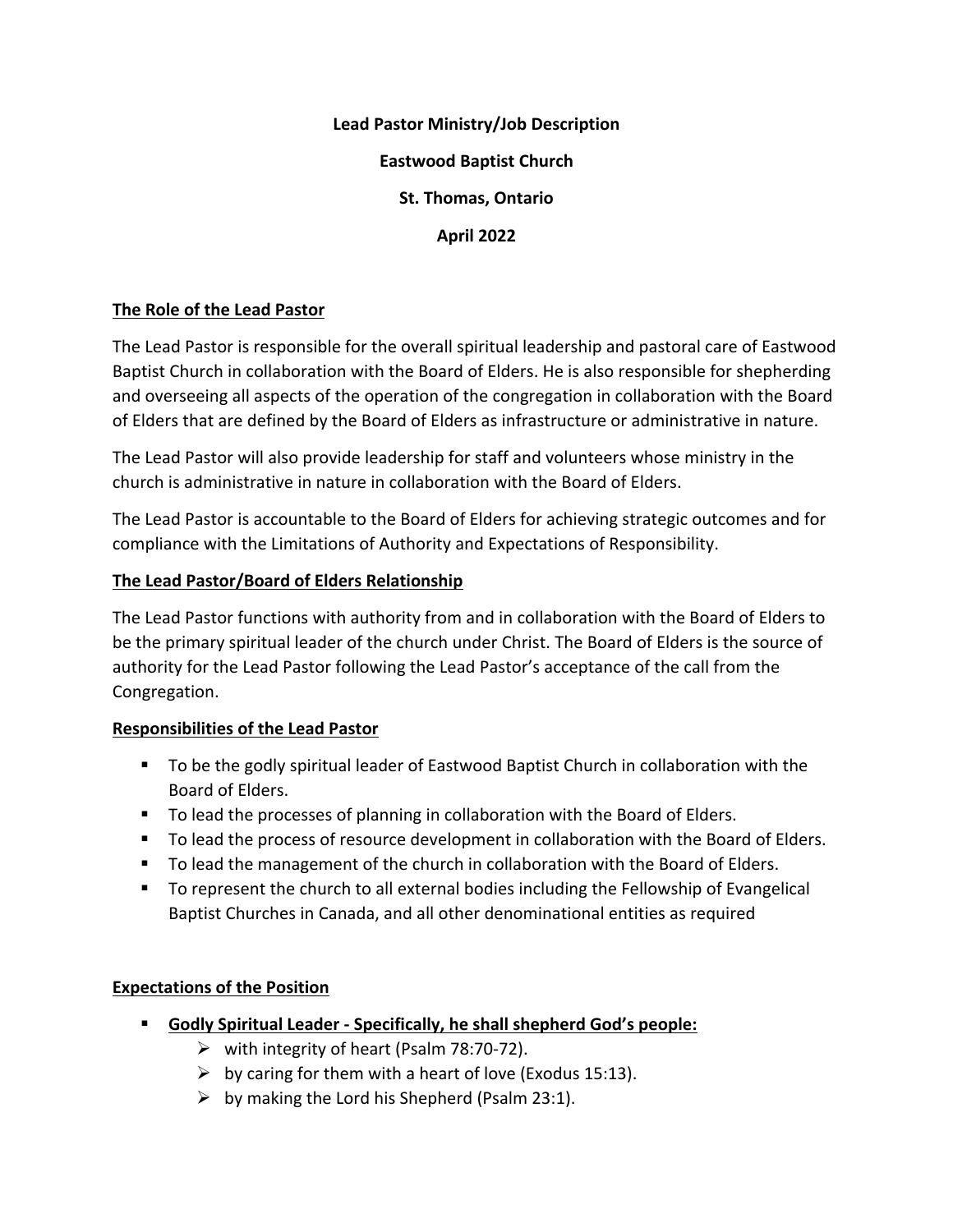- $\triangleright$  with the "mind of Christ" brokenness and humility (Phil. 2:1-2).
- $\triangleright$  by protecting them from danger (Acts 20:29).
- $\triangleright$  by ensuring they are spiritually fed and nourished (John 21:15-17).
- $\triangleright$  by leading God's people in a biblical direction so that the church fulfills God's mandate and mission (Hebrews 13:7).
- $\triangleright$  by being a man with a heart for God.
- $\triangleright$  by being a man of prayer.

# § **Lead the Processes of Planning - Specifically, he shall:**

- $\triangleright$  provide the Board of Elders with the information it needs for its responsibilities, including strategic planning, monitoring performance and measuring strategic results.
- $\triangleright$  prepare staff operational plans and financial plans in compliance with the Eastwood Baptist Church overall strategic plan in collaboration with the Board of Elders.
- $\triangleright$  mentor, teach, and lead the Board of Elders in their biblical mandate, governance, and constitutional responsibilities.
- $\triangleright$  articulate the vision, objectives, goals and progress towards the ultimate purpose of Eastwood Baptist Church and its fulfillment in collaboration with the Board of Elders.

# § **Resource Development - Specifically he shall:**

- $\triangleright$  develop and manage the human and financial resources needed to achieve the strategic goals of the church in collaboration with the Board of Elders.
- $\triangleright$  lead and delegate the development of the annual budget with the assistance of Staff, Ministry Team Leaders, Treasurer, and the Board of Elders before presentation to the Board of Elders and the congregation.
- $\triangleright$  evaluate the performance of Staff on an annual basis, in accordance with the negotiated goals and standards policies.
- $\triangleright$  motivate, train, counsel, and give overall direction to the Ministry Staff regarding the practice of ministry, the pursuit of the vision, and the achievement of the objectives and goals as set out in the church's strategic plan.
- $\triangleright$  take counsel as necessary from the Board of Elders, hire and terminate Staff in collaboration with the Board of Elders as well as negotiate their Ministry/Job Descriptions.
- $\triangleright$  make recommendations to the Board of Elders with respect to staff salaries (excluding himself) in accordance with the position and budget provisions of the church and counsel of the Treasurer, and the Board of Elders.
- $\triangleright$  assess the education and training needs of Staff and make appropriate recommendations to grow and develop in their areas of ministry.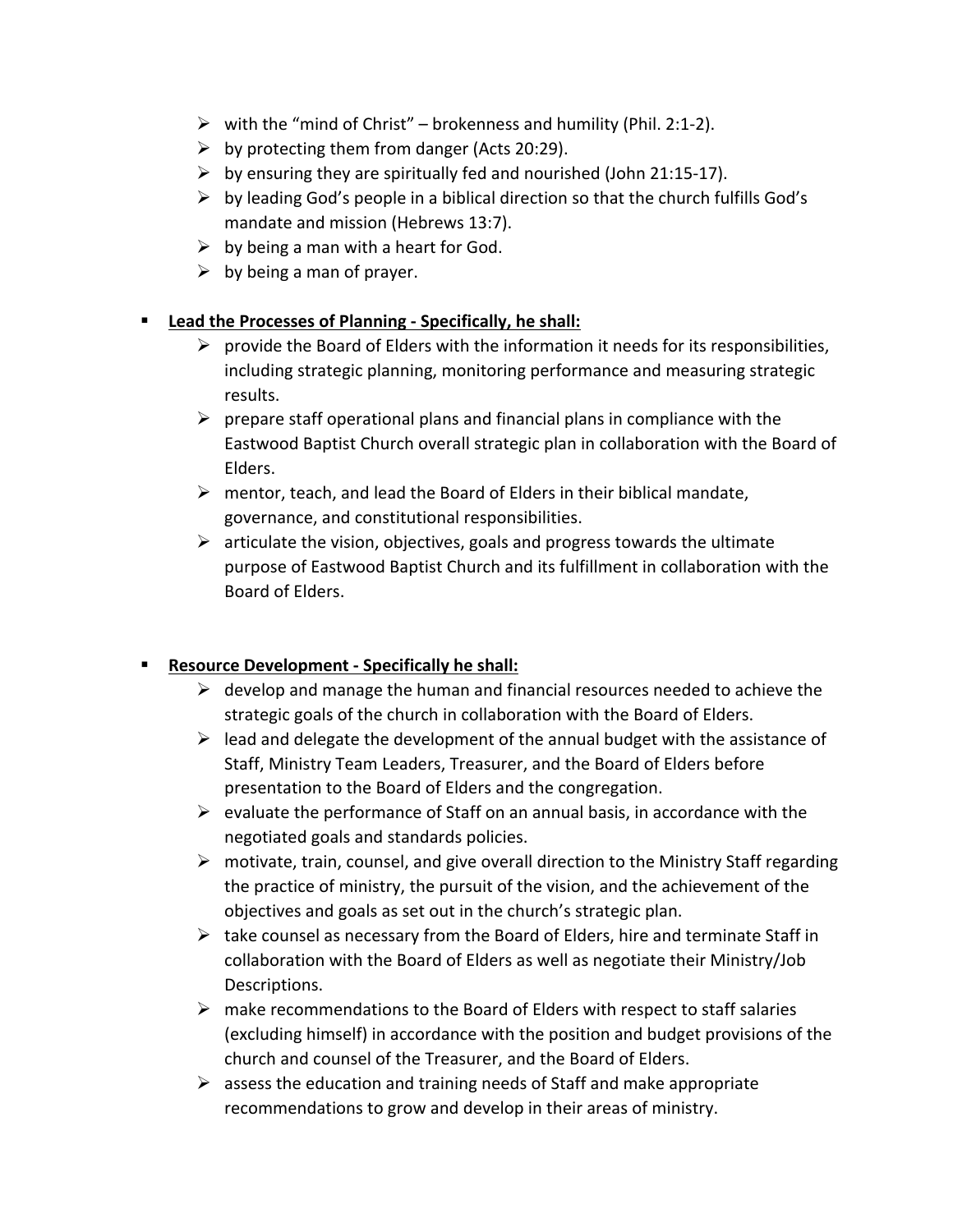# § **Management of the Church – Specifically he shall:**

- $\triangleright$  lead the process of managing the church in collaboration with the Board of Elders, including strategic planning, and achieving strategic objectives and goals.
- $\triangleright$  develop a Staff Operational Plan to assist the Staff in achieving the church's strategic plan. He shall be responsible for the inspired leadership, direction, and ministry of the church in collaboration with the Board of Elders, which includes leading in a multi-staff environment.
- $\triangleright$  approve Ministry Teams and Administrative Committees as needed in collaboration with the Board of Elders.
- $\triangleright$  monitor Vision, Mission, and Values in collaboration with the Board of Elders, ensuring that there are regular and ongoing reports of progress toward strategic goals.
- $\triangleright$  oversee all church projects in collaboration with the Board of Elders.
- $\triangleright$  sign and adhere to the Children's & Youth Ministries Protection Policy and submit to the required Police Check Report.

# ■ Spiritual Ministries of the Church – Specifically he shall:

- $\triangleright$  be gifted by the Holy Spirit in preaching and teaching of the Word of God, preaching in turn the majority of sermons encompassing the whole counsel of God through balanced and biblically based messages with relevant application to contemporary life under the life-transforming power of the Holy Spirit.
- $\triangleright$  provide the leadership for the church's strategic evangelism plan through community outreach and global missions ministries in collaboration with the Board of Elders.
- $\triangleright$  oversee development and encouragement of the prayer life of the church in collaboration with the Board of Elders.
- $\triangleright$  ensure that regular church services are properly planned and conducted.
- $\triangleright$  approve the content of and the order of church services and church publications.
- $\triangleright$  conduct regular communion and baptismal services.
- $\triangleright$  provide pastoral support to families through parent/child dedications, funerals, weddings, and pre-marital preparation with couples being married.
- $\triangleright$  treat people with the values of affirmation, involvement, servant leadership, and oversee meeting the needs of people in the congregation.
- $\triangleright$  attend all meetings of the Board of Elders.
- $\triangleright$  abide by the EBC Constitution and By-Laws, implement Board resolutions, strategic and tactical plans, and governance and management processes.
- $\triangleright$  prepare regular reports of progress towards strategic goals and compliance with limitations and expectations of the Board of Elders.